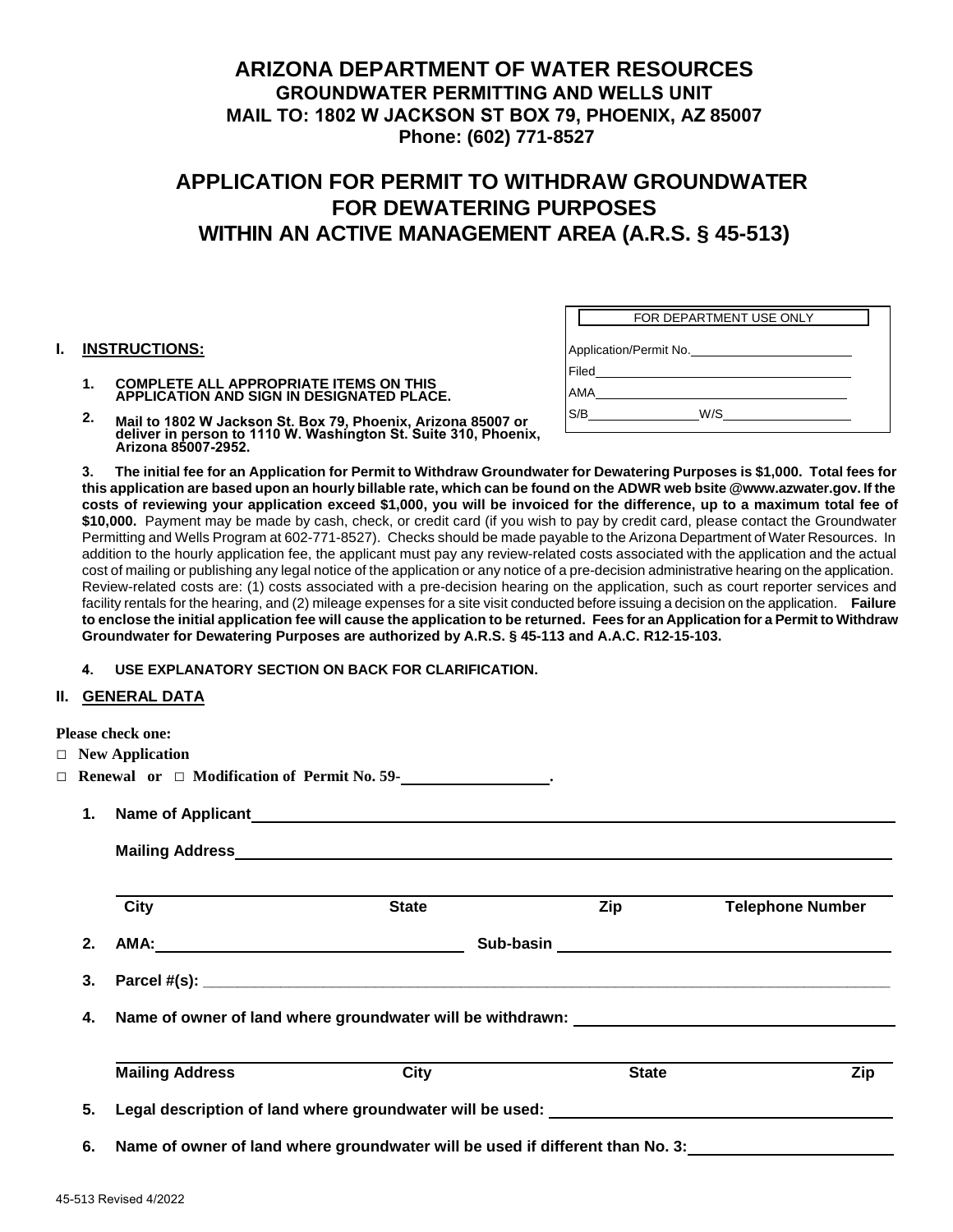| 7.<br>Total annual volume of groundwater in acre-feet to be dewatered: __________________________________<br>8.<br>Total annual volume of groundwater in acre-feet to be used and description of use:<br>9.<br>10. Groundwater to be withdrawn by means of:<br>A. Wells already in existence:<br>Location<br>Depth<br><b>Casing Type</b><br><b>Diameter of Casing</b><br><b>Registration No</b><br>$55-$<br>$55-$<br>$55-$<br>B. New wells: Complete and attach a Well Construction Supplement, DWR Form 55-90 and well diagram, for each new well.<br>C. Describe sump pump or other withdrawal system (Registration number to be assigned by DWR for each point of<br>withdrawal:)<br>Note: All points of withdrawal must be measured and withdrawals of groundwater must be reported on an annual<br>withdrawal and use report. Give Township, Range, Section and 1/4 1/4 1/4 of all points of withdrawal:<br>11. Total estimated volume of groundwater necessary to meet mineral extraction and metallurgical processing<br>requirements:<br>acre feet.<br>12. Total estimated volume of groundwater necessary for municipal and industrial needs of communities and<br>residential areas directly related to applicant's processing operation: <b>with a set all anomalized</b> acre-feet.<br>13. Identify the water right numbers and legal description of any irrigated acres of land owned or controlled by<br>the applicant:<br>14. Total annual volume of groundwater for which this application is being made: example acre feet per<br>$I(we),$ $(print name)$<br>hereby affirm that all information provided in this<br>application is true and correct to the best of my/our knowledge and belief. |  | <b>Mailing address</b> |  | City |  | <b>State</b><br>Zip |  |
|------------------------------------------------------------------------------------------------------------------------------------------------------------------------------------------------------------------------------------------------------------------------------------------------------------------------------------------------------------------------------------------------------------------------------------------------------------------------------------------------------------------------------------------------------------------------------------------------------------------------------------------------------------------------------------------------------------------------------------------------------------------------------------------------------------------------------------------------------------------------------------------------------------------------------------------------------------------------------------------------------------------------------------------------------------------------------------------------------------------------------------------------------------------------------------------------------------------------------------------------------------------------------------------------------------------------------------------------------------------------------------------------------------------------------------------------------------------------------------------------------------------------------------------------------------------------------------------------------------------------------------------------------------------------------------------------------------------|--|------------------------|--|------|--|---------------------|--|
|                                                                                                                                                                                                                                                                                                                                                                                                                                                                                                                                                                                                                                                                                                                                                                                                                                                                                                                                                                                                                                                                                                                                                                                                                                                                                                                                                                                                                                                                                                                                                                                                                                                                                                                  |  |                        |  |      |  |                     |  |
|                                                                                                                                                                                                                                                                                                                                                                                                                                                                                                                                                                                                                                                                                                                                                                                                                                                                                                                                                                                                                                                                                                                                                                                                                                                                                                                                                                                                                                                                                                                                                                                                                                                                                                                  |  |                        |  |      |  |                     |  |
|                                                                                                                                                                                                                                                                                                                                                                                                                                                                                                                                                                                                                                                                                                                                                                                                                                                                                                                                                                                                                                                                                                                                                                                                                                                                                                                                                                                                                                                                                                                                                                                                                                                                                                                  |  |                        |  |      |  |                     |  |
|                                                                                                                                                                                                                                                                                                                                                                                                                                                                                                                                                                                                                                                                                                                                                                                                                                                                                                                                                                                                                                                                                                                                                                                                                                                                                                                                                                                                                                                                                                                                                                                                                                                                                                                  |  |                        |  |      |  |                     |  |
|                                                                                                                                                                                                                                                                                                                                                                                                                                                                                                                                                                                                                                                                                                                                                                                                                                                                                                                                                                                                                                                                                                                                                                                                                                                                                                                                                                                                                                                                                                                                                                                                                                                                                                                  |  |                        |  |      |  |                     |  |
|                                                                                                                                                                                                                                                                                                                                                                                                                                                                                                                                                                                                                                                                                                                                                                                                                                                                                                                                                                                                                                                                                                                                                                                                                                                                                                                                                                                                                                                                                                                                                                                                                                                                                                                  |  |                        |  |      |  |                     |  |
|                                                                                                                                                                                                                                                                                                                                                                                                                                                                                                                                                                                                                                                                                                                                                                                                                                                                                                                                                                                                                                                                                                                                                                                                                                                                                                                                                                                                                                                                                                                                                                                                                                                                                                                  |  |                        |  |      |  |                     |  |
|                                                                                                                                                                                                                                                                                                                                                                                                                                                                                                                                                                                                                                                                                                                                                                                                                                                                                                                                                                                                                                                                                                                                                                                                                                                                                                                                                                                                                                                                                                                                                                                                                                                                                                                  |  |                        |  |      |  |                     |  |
|                                                                                                                                                                                                                                                                                                                                                                                                                                                                                                                                                                                                                                                                                                                                                                                                                                                                                                                                                                                                                                                                                                                                                                                                                                                                                                                                                                                                                                                                                                                                                                                                                                                                                                                  |  |                        |  |      |  |                     |  |
|                                                                                                                                                                                                                                                                                                                                                                                                                                                                                                                                                                                                                                                                                                                                                                                                                                                                                                                                                                                                                                                                                                                                                                                                                                                                                                                                                                                                                                                                                                                                                                                                                                                                                                                  |  |                        |  |      |  |                     |  |
|                                                                                                                                                                                                                                                                                                                                                                                                                                                                                                                                                                                                                                                                                                                                                                                                                                                                                                                                                                                                                                                                                                                                                                                                                                                                                                                                                                                                                                                                                                                                                                                                                                                                                                                  |  |                        |  |      |  |                     |  |
|                                                                                                                                                                                                                                                                                                                                                                                                                                                                                                                                                                                                                                                                                                                                                                                                                                                                                                                                                                                                                                                                                                                                                                                                                                                                                                                                                                                                                                                                                                                                                                                                                                                                                                                  |  |                        |  |      |  |                     |  |
|                                                                                                                                                                                                                                                                                                                                                                                                                                                                                                                                                                                                                                                                                                                                                                                                                                                                                                                                                                                                                                                                                                                                                                                                                                                                                                                                                                                                                                                                                                                                                                                                                                                                                                                  |  |                        |  |      |  |                     |  |
|                                                                                                                                                                                                                                                                                                                                                                                                                                                                                                                                                                                                                                                                                                                                                                                                                                                                                                                                                                                                                                                                                                                                                                                                                                                                                                                                                                                                                                                                                                                                                                                                                                                                                                                  |  |                        |  |      |  |                     |  |
|                                                                                                                                                                                                                                                                                                                                                                                                                                                                                                                                                                                                                                                                                                                                                                                                                                                                                                                                                                                                                                                                                                                                                                                                                                                                                                                                                                                                                                                                                                                                                                                                                                                                                                                  |  |                        |  |      |  |                     |  |
|                                                                                                                                                                                                                                                                                                                                                                                                                                                                                                                                                                                                                                                                                                                                                                                                                                                                                                                                                                                                                                                                                                                                                                                                                                                                                                                                                                                                                                                                                                                                                                                                                                                                                                                  |  |                        |  |      |  |                     |  |
|                                                                                                                                                                                                                                                                                                                                                                                                                                                                                                                                                                                                                                                                                                                                                                                                                                                                                                                                                                                                                                                                                                                                                                                                                                                                                                                                                                                                                                                                                                                                                                                                                                                                                                                  |  |                        |  |      |  |                     |  |
|                                                                                                                                                                                                                                                                                                                                                                                                                                                                                                                                                                                                                                                                                                                                                                                                                                                                                                                                                                                                                                                                                                                                                                                                                                                                                                                                                                                                                                                                                                                                                                                                                                                                                                                  |  |                        |  |      |  |                     |  |
|                                                                                                                                                                                                                                                                                                                                                                                                                                                                                                                                                                                                                                                                                                                                                                                                                                                                                                                                                                                                                                                                                                                                                                                                                                                                                                                                                                                                                                                                                                                                                                                                                                                                                                                  |  |                        |  |      |  |                     |  |
|                                                                                                                                                                                                                                                                                                                                                                                                                                                                                                                                                                                                                                                                                                                                                                                                                                                                                                                                                                                                                                                                                                                                                                                                                                                                                                                                                                                                                                                                                                                                                                                                                                                                                                                  |  |                        |  |      |  |                     |  |
|                                                                                                                                                                                                                                                                                                                                                                                                                                                                                                                                                                                                                                                                                                                                                                                                                                                                                                                                                                                                                                                                                                                                                                                                                                                                                                                                                                                                                                                                                                                                                                                                                                                                                                                  |  |                        |  |      |  |                     |  |